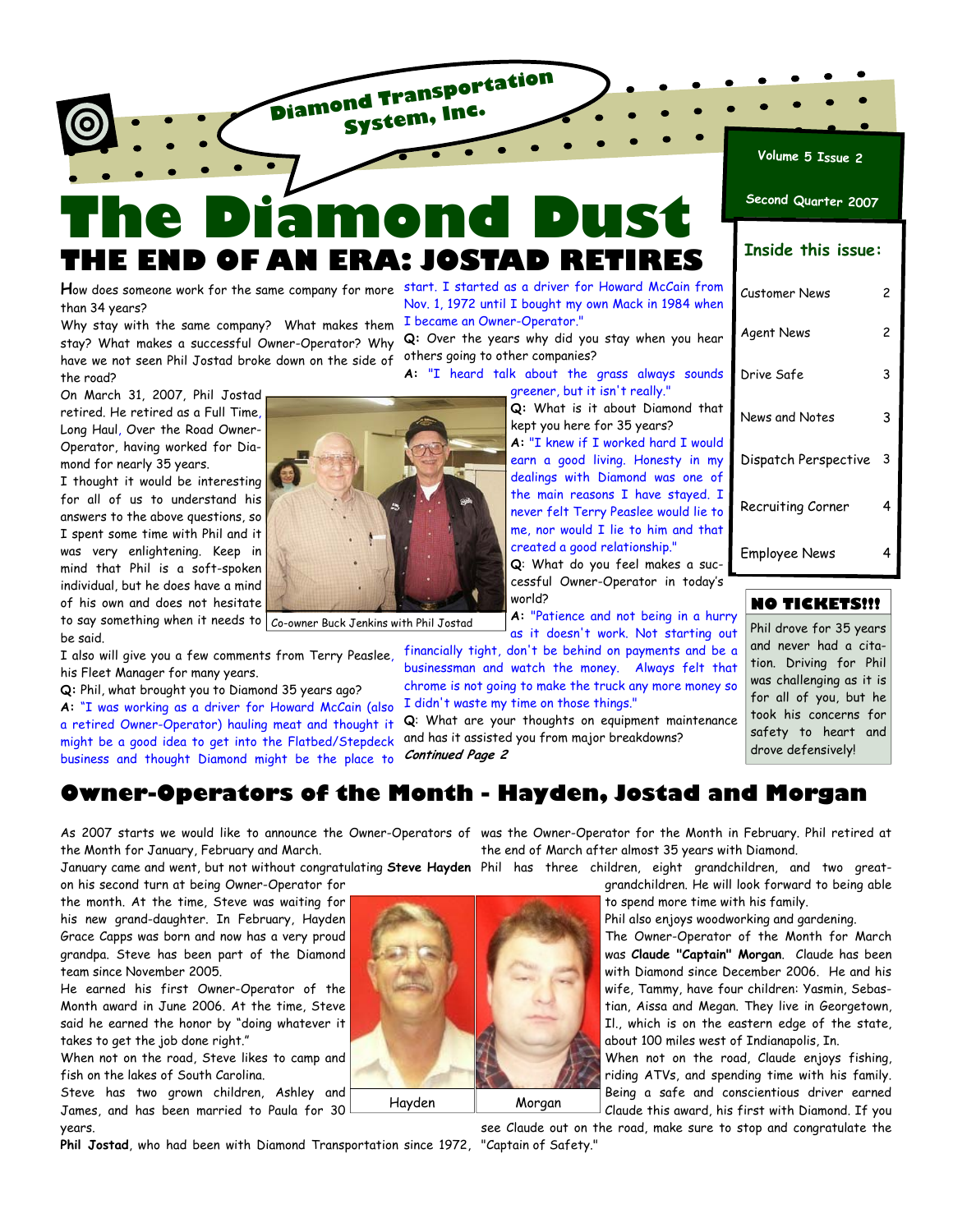# **CUSTOMERS AND AGENTS**

# **FREIGHT ON THE RISE**

As we talked about in our previous newsletter, we were seeing a pronounced upswing in specialized freight. The entire specialized segment had been experiencing quite severe sluggishness for the last nine months of 2006.

 Beginning in late January we have seen a steady increase in freight from most regions and from the majority of our shippers. Not all regions have increased alike, and some areas have actually produced an overabundance of traffic (no com- plaints though).

loads.

As freight has im-<br> **As freight has im-** proved, it has become critical that we keep up from a service stand- **point:** full utilization of hours, **excellent** communication, **4. 4. 1. The manufacture** efficient use of day- light for wide

While these **and the state of the state of the state of the state of the state of the state of the state of the state of the state of the state of the state of the state of the state of the state of the state of the state** erational items, I am tak- ing an extra opportunity to mention them as they have a direct impact on customer service and sales.

 In addition to retaining business through excellent customer service, we also have the opportunity to gain additional business. With freight picking up substantially, this is obviously the time to excel in both areas. On behalf of the Sales group, we thank you for your hard work and concern for our customer's service needs.

## **GRAND ISLAND, NE. ALIVE AND WELL**

Diamond has seen a substantial increase in business from Case New Holland in Grand Island during the first three months of the year. We have served CNH at this location for many years and over time business has cycled up and down as it does with most shippers.

 We are seeing what we hope to be a lengthy upturn in the shipment of combines. In addition, this facility is expanding and will begin shipping implement loads later this year.

**- Pat McLeod, V.P., Sales and Marketing**

# **DIAMOND AGENTS GOING STRONG**

**D**iamond is very proud of our agent base and we are pleased to see an upturn in their business also. As with all customers, it is critical that we give excellent service on all agent loads. Agents are basically independent salespeople who sign an agreement with a carrier similar to an owner operator. The customers they bring to us are very important to them and as employees and owner operators of Diamond, we have an obligation to do our best to take care of them. Like all of us, an agent's livelihood is based on how well the customer is taken care of. We all rely on each other to make this business work. We thank our agents for the commitment they have made to Diamond and want them to know that we are working hard to help them grow with their customers.

## **ADDITION TO TRAILER FLEET**

**D**iamond Transportation recently purchased a 3 axle, 52-ton capacity RGN trailer. This is the first purchase of this type of heavy haul trailer and with it in the system, we will determine when we will acquire addition such units.

 The trailer has been useful in obtaining additional traffic from a few existing customers, and as new customers become aware of our availability to this type of equipment, the desire may be there to increase the number of units we have. The trailer is a little higher than the standard RGN due to its beams, but overall, it is a great addition to our fleet of equipment.

**- Paul Martinson, President**

# **TOP AGENTS**

**January-March** 

1. Rick & Rich (WA)



- 2. Laurel (PA)
- 3. Larry & Mark (GA)
- 4. Wayne (NC)
- 5. Frank & Don (GA)



# **JOSTAD RETIRES AFTER THREE DECADES Continued**

**A:** "I have always felt that if there was **A:** "I have over 1,100,000 miles on this truck future." something wrong, get it fixed as soon as you and I bought it new in November 1996. I Driving for Phil was challenging as it is for all

can and try to get it done at the local shop rather than on the road if possible. Always have the preventative maintenance done at the local shop, as they will be concerned about other problems that they may see on the truck rather then a shop you go to once."

**Q:** How many trucks have you had since coming to Diamond and how many miles on your current 1997 year Mack?



before this one."

say about Phil:

customers, always on time and it is too bad we can't clone him as he would be a good model to have for all Owner-Operators. I was his Fleet Manager for the past 14 years Phil was here and enjoyed working with him and will miss not talking with him as much in the

have had 3 other Mack trucks of you. Phil took his concerns for safety to Here's what Terry Pealsee had to career. We all can, it just takes patience. Phil "Professional, conscientious of sorrow at that time. Now as his life moves on, heart and drove defensively throughout his lost his wife this past year and we all felt his we wish him well and hope that his semiretirement years (nobody retires) are enjoyed to the fullest and that he will be able to spend time with his family.

> It was great having Phil on our team and hope that he is every bit as successful in retirement.

**- Paul Martinson, President**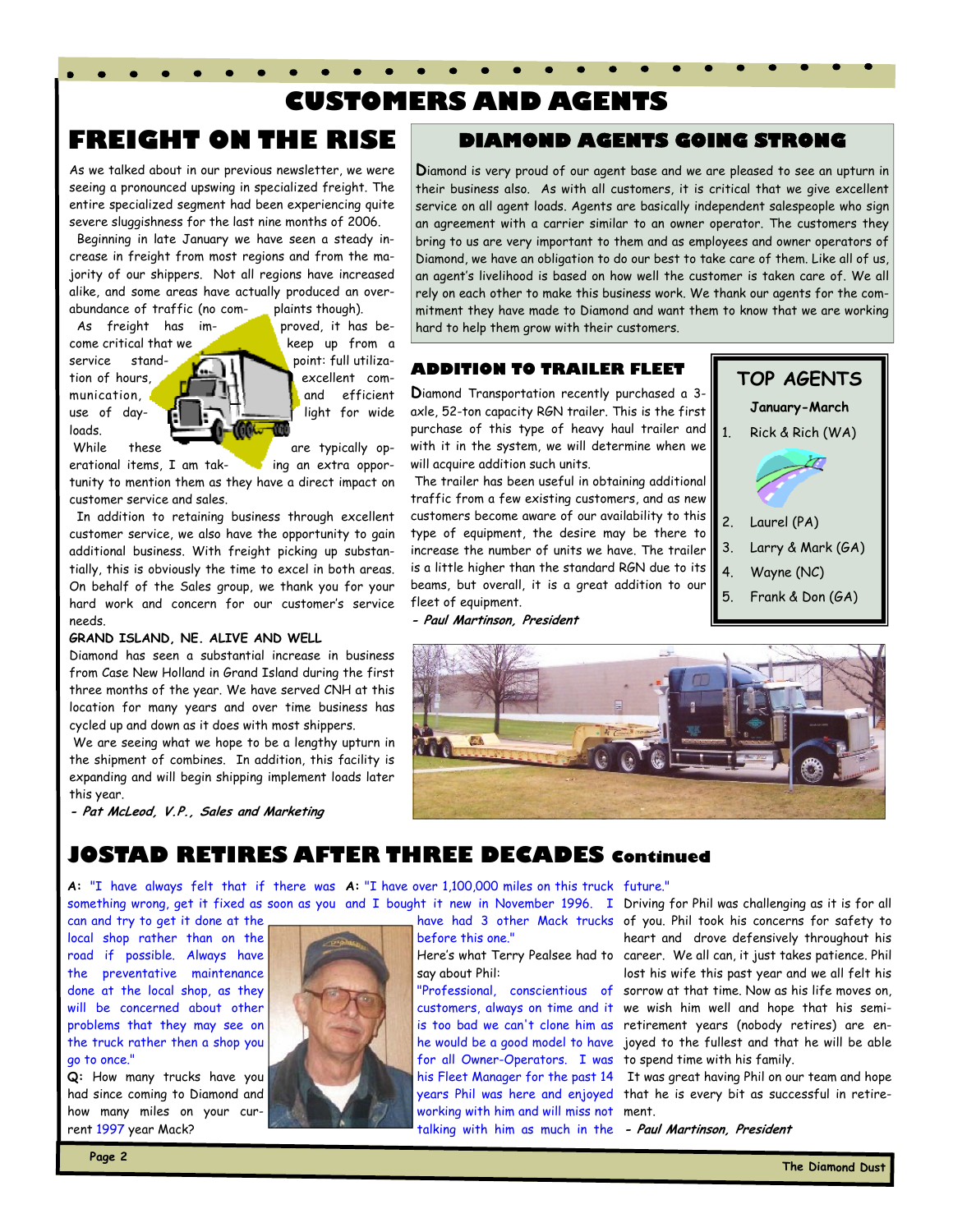# **SAFETY & COMPLIANCE HIGH RISKS EQUALS LOW REWARDS ON ROADWAY**

**W**hile our overall accident record keeps improving with each passing year, there are still many areas we can and must improve on.

 Over the past 2 years our most costly accidents were rear-end collisions. Our highest number of accidents came from cut-in-out sideswipe collisions.

 These types of accidents can be avoided with just some extra caution on your part. Adhering to our following distance policy along with the installation of fender mirrors and improved driver behaviors can all play a part in the elimination of these types of accidents.

 There are four driving behaviors that directly impact and significantly increase the behaviors. risk of a crash:

**Speeding:** Driving at inappropriate speeds was associated with nearly tripling the odds of being involved in a crash or near-crash, relative to driving at appropriate speeds.

**VIRGINIA:** The new statewide toll violation-enforcement system now is working. After extensive testing, the Virginia Department of Transportation's new system will allow Smart Tag/E-ZPass users through the tolls faster; tollbooth gates no longer are needed in electronic toll lanes except for safety reasons.

The bad news: Cameras are taking photos of toll violators.

**IOWA:** The Iowa Department of Transportation released a report earlier this month that proposes raising several taxes and fees to offset an anticipated \$27.7 billion shortfall in the next two decades. The report suggests raising taxes to generate at least an extra \$200 million annually for road construction. This would be the equivalent of about a 9 cent-per-gallon increase in gasoline and diesel fuel taxes.

**KANSAS:** State officials have announced a proposal to fund the hundreds of millions of dollars in repairs to public university structures.

This surcharge, to be funded from higher tolls on Turnpike customers, would for the first time in its history, break faith with the user-fee concept that has been part of the legal tradition of the Kansas Turnpike throughout its 50-year history, officials said.

pling the odds of being involved in a crash or tention to the forward roadway. near crash, relative to driving while not High-risk driver's were less likely to wear a drowsy.

Speeding

**A g g r e s s i v e driving:** The odds of a crash or near-crash more than doubled when a driver was exhibiting aggressive driving **Taking your** 

**eyes off the** 

**road for more than two seconds:** When a driver's eyes were off the forward roadway for greater than two seconds, the odds of a

**Driving while drowsy:** Driving while crash or near-crash occurring were nearly drowsy was also associated with nearly tri-double those when the driver was paying at-

safety belt and more likely to drive while drowsy than low –risk drivers. H i g h - r i s k

driver's average rate of crashes, nearcrashes and incidents (219.5 per 10,000

miles driven) was more than 100 times that of the low-risk drivers (2.1 crashes per 10,000

**- Diane Dahse, Safety Director** 

**Increased Odds** 

of Crash

2.9

2.9

 $2.1$ 

 $1<sub>Q</sub>$ 

# **News and Notes THE DISPATCH PERSPECTIVE**

**Degree of Increased Risk Associated with Driving Behaviors** 

**Behavior** 

Driving While Drowsy

**Aggressive Driving** 

**Eyes Off Road** 

miles driven).

Source: AAA Foundation for Traffic Safety

**PORT TRAFFIC UP, SO IS SECU-**have this cost at around \$150 per issuance.

**RITY—**Most of you have loaded or delivered to a port by now and are well aware of all the 'fun' to be had. Well don't look

now but it is only going to get better.

 We were recently called to a meeting at the port of Baltimore for CNH. And although the meeting was primarily for discussion on service issues, there were

a number of security and safety issues that were brought back to light.

 Some of you have already signed one waiver that allows us to sign you up for the eModal access. This covers some security  $\bullet$ measures for the ports of Baltimore, Long Beach, Los Angeles, Seattle and Oakland.

 Registration happens to be free for this one but it will not be the case for the Transportation Worker Identification • Credential (TWIC) Program. We have yet to be notified of a date when the TWIC program will go into effect, but estimates **- Jon Coca, Vice President, Operations** 



**Aerial view of the Dundalk Marine Terminal** 

 Please keep your eyes and ears open for any information you find on this matter

and relay it to me as soon as possible. Any help will allow us to make sure that we are compliant.

 **CNH Baltimore—** Please adhere to the following rules when handling CNH freight at any port.

- Make sure you pick up all original paperwork out of the CNH mailbox. At MAT the mailbox is located just inside the foyer of the driver's entrance.
- Always ask for full service. Don't load anything on your own without approval from Diamond.
- Make sure you initial the OD stamp on the shipper's load confirmation form.
- All tire appointments must be made 24 hours in advance. Make sure of this to avoid additional delays.
-